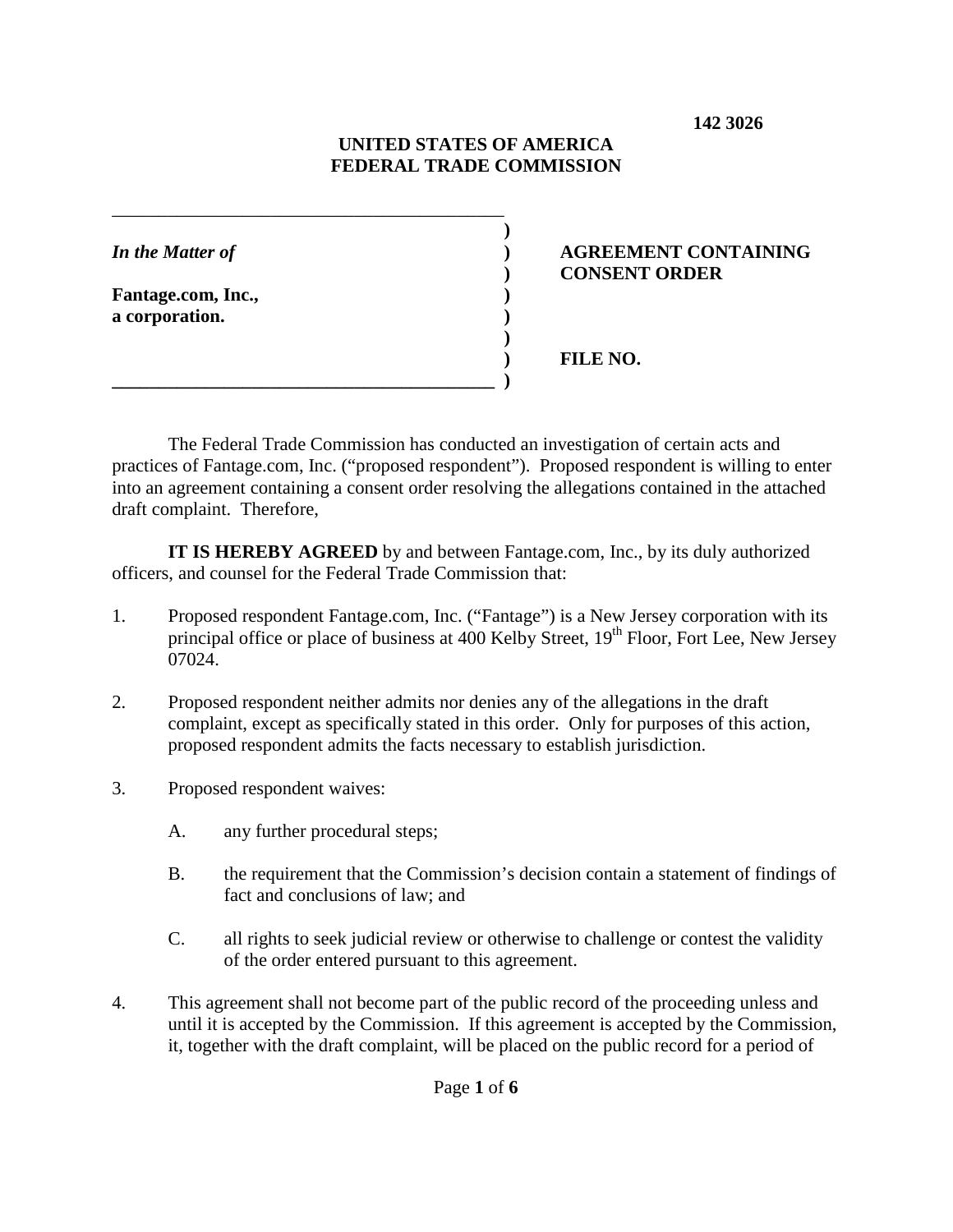thirty (30) days and information about it publicly released. The Commission thereafter may either withdraw its acceptance of this agreement and so notify proposed respondent, in which event it will take such action as it may consider appropriate, or issue and serve its complaint (in such form as the circumstances may require) and decision in disposition of the proceeding.

- 5. This agreement contemplates that, if it is accepted by the Commission, and if such acceptance is not subsequently withdrawn by the Commission pursuant to the provisions of Section 2.34 of the Commission's Rules, the Commission may, without further notice to proposed respondent, (1) issue its complaint corresponding in form and substance with the attached draft complaint and its decision containing the following order in disposition of the proceeding, and (2) make information about it public. When so entered, the order shall have the same force and effect and may be altered, modified, or set aside in the same manner and within the same time provided by statute for other orders. The order shall become final upon service. Delivery of the complaint and the decision and order to proposed respondent's address as stated in this agreement by any means specified in Section 4.4(a) of the Commission's Rules shall constitute service. Proposed respondent waives any right it may have to any other manner of service. The complaint may be used in construing the terms of the order. No agreement, understanding, representation, or interpretation not contained in the order or the agreement may be used to vary or contradict the terms of the order.
- 6. Proposed respondent has read the draft complaint and consent order. Proposed respondent understands that it may be liable for civil penalties in the amount provided by law and other appropriate relief for each violation of the order after it becomes final.

# **ORDER**

# **DEFINITIONS**

For purposes of this Order, the following definitions shall apply:

- 1. Unless otherwise specified, "respondent" shall mean Fantage.com, Inc. and its successors and assigns.
- 2. "Commerce" shall mean as defined in Section 4 of the Federal Trade Commission Act, 15 U.S.C. § 44.

### I.

**IT IS ORDERED** that respondent and its officers, agents, representatives, and employees, whether acting directly or indirectly, in connection with the advertising, marketing, promotion, offering for sale, or sale of any product or service, in or affecting commerce, shall not misrepresent in any manner, expressly or by implication, the extent to which respondent is a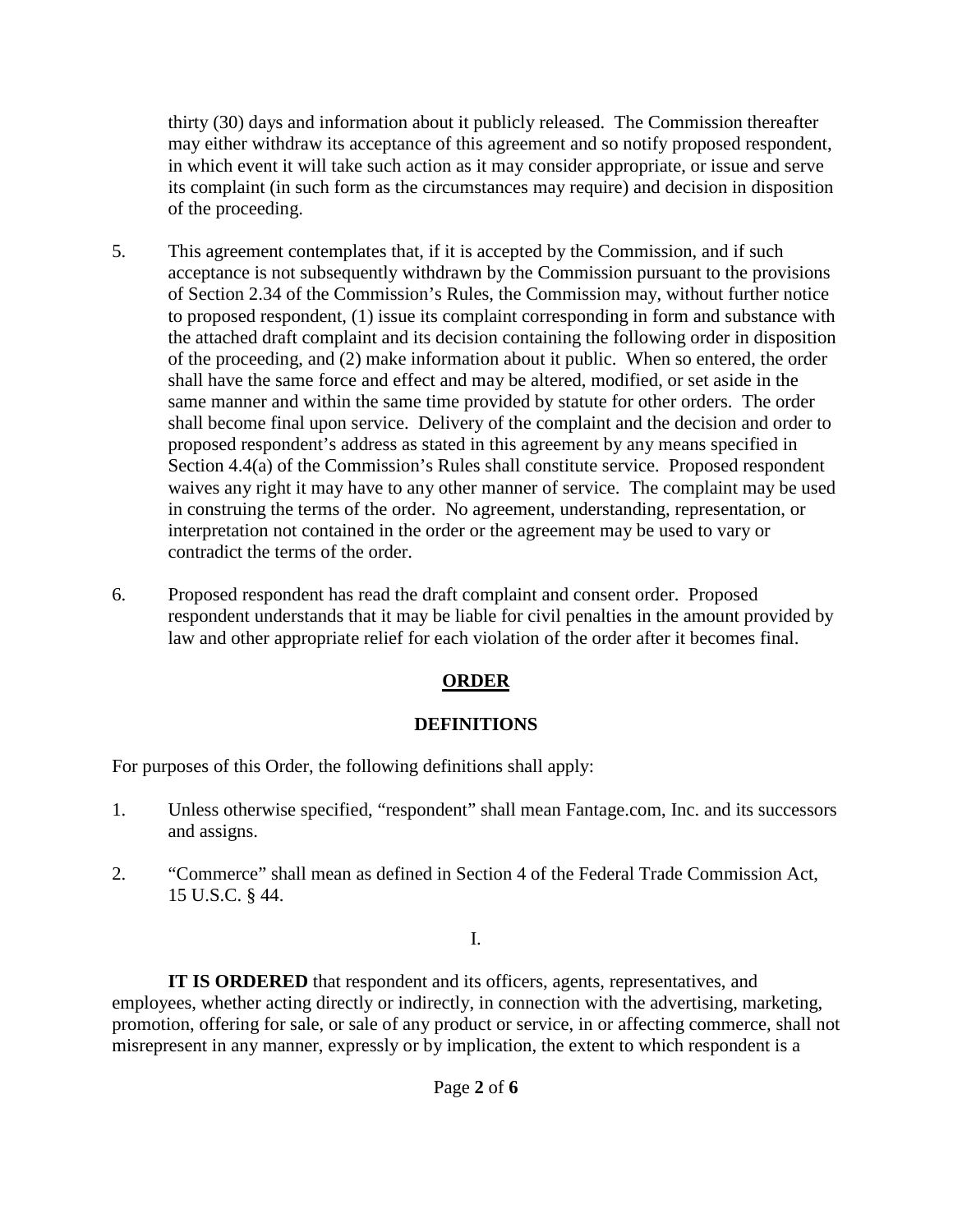member of, adheres to, complies with, is certified by, is endorsed by, or otherwise participates in any privacy or security program sponsored by the government or any other self-regulatory or standard-setting organization, including, but not limited to, the U.S.-EU Safe Harbor Framework and the U.S.-Swiss Safe Harbor Framework.

#### II.

**IT IS FURTHER ORDERED** that respondent shall maintain and upon request make available to the Federal Trade Commission for inspection and copying, a print or electronic copy of, for a period of five (5) years from the date of preparation or dissemination, whichever is later, all documents relating to compliance with this order, including but not limited to:

- A. all advertisements, promotional materials, and any other statements containing any representations covered by this order, with all materials relied upon in disseminating the representation; and
- B. any documents, whether prepared by or on behalf of respondent, that call into question respondent's compliance with this order.

#### III.

**IT IS FURTHER ORDERED** that respondent shall deliver a copy of this order to all current and future principals, officers, directors, and managers, and to all current and future employees, agents, and representatives having responsibilities relating to the subject matter of this order. Respondent shall deliver this order to such current personnel within thirty (30) days after service of this order, and to such future personnel within thirty (30) days after the person assumes such position or responsibilities. For any business entity resulting from any change in structure set forth in Part IV, delivery shall be at least ten (10) days prior to the change in structure. Respondent must secure a signed and dated statement acknowledging receipt of this order, within thirty (30) days of delivery, from all persons receiving a copy of the order pursuant to this section.

#### IV.

**IT IS FURTHER ORDERED** that respondent shall notify the Commission at least thirty (30) days prior to any change in the corporation(s) that may affect compliance obligations arising under this order, including, but not limited to: a dissolution, assignment, sale, merger, or other action that would result in the emergence of a successor corporation; the creation or dissolution of a subsidiary, parent, or affiliate that engages in any acts or practices subject to this order; the proposed filing of a bankruptcy petition; or a change in the corporate name or address. Provided, however, that, with respect to any proposed change in the corporation(s) about which respondent learns fewer than thirty (30) days prior to the date such action is to take place, respondent shall notify the Commission as soon as is practicable after obtaining such knowledge.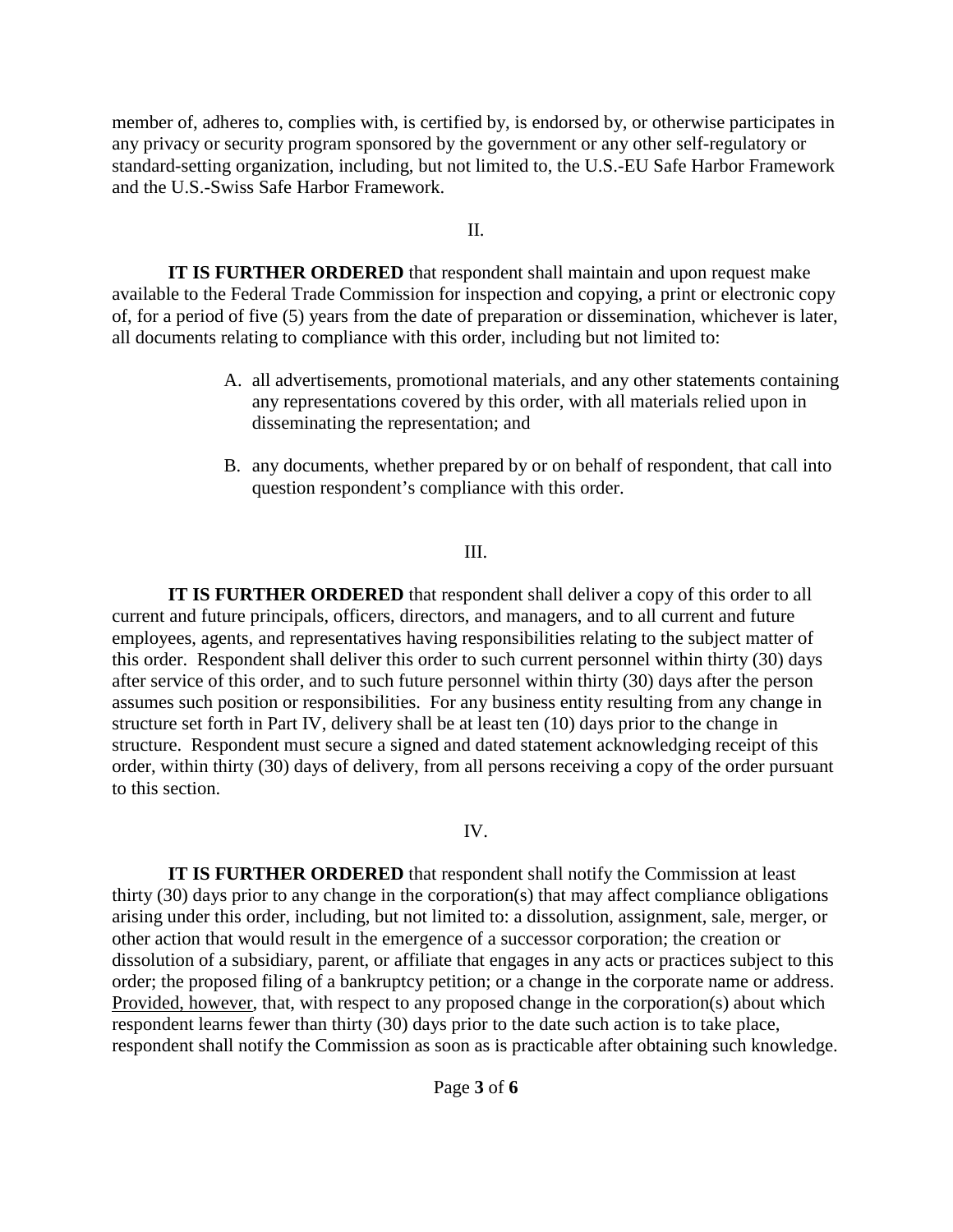Unless otherwise directed by a representative of the Commission in writing, all notices required by this Part shall be emailed to [Debrief@ftc.gov](mailto:Debrief@ftc.gov) or sent by overnight courier (not the U.S. Postal Service) to: Associate Director of Enforcement, Bureau of Consumer Protection, Federal Trade Commission, 600 Pennsylvania Avenue, N.W., Washington, D.C. 20580. The subject line must begin: *In re Fantage.com, Inc.*, FTC File No. 1423026.

V.

**IT IS FURTHER ORDERED** that respondent, and its successors and assigns, within sixty (60) days after the date of service of this order, shall file with the Commission a true and accurate report, in writing, setting forth in detail the manner and form of its compliance with this order. Within ten (10) days of receipt of written notice from a representative of the Commission, it shall submit an additional true and accurate written report.

### VI.

This order will terminate twenty (20) years from the date of its issuance, or twenty (20) years from the most recent date that the United States or the Commission files a complaint (with or without an accompanying consent decree) in federal court alleging any violation of the order, whichever comes later; provided, however, that the filing of such a complaint will not affect the duration of:

- A. any Part in this order that terminates in fewer than twenty (20) years;
- B. this order's application to any respondent that is not named as a defendant in such complaint; and
- C. this order if such complaint is filed after the order has terminated pursuant to this Part.

Provided, further, that if such complaint is dismissed or a federal court rules that respondent did not violate any provision of the order, and the dismissal or ruling is either not appealed or upheld on appeal, then the order as to such respondent will terminate according to this Part as though the complaint had never been filed, except that the order will not terminate between the date such complaint is filed and the later of the deadline for appealing such dismissal or ruling and the date such dismissal or ruling is upheld on appeal.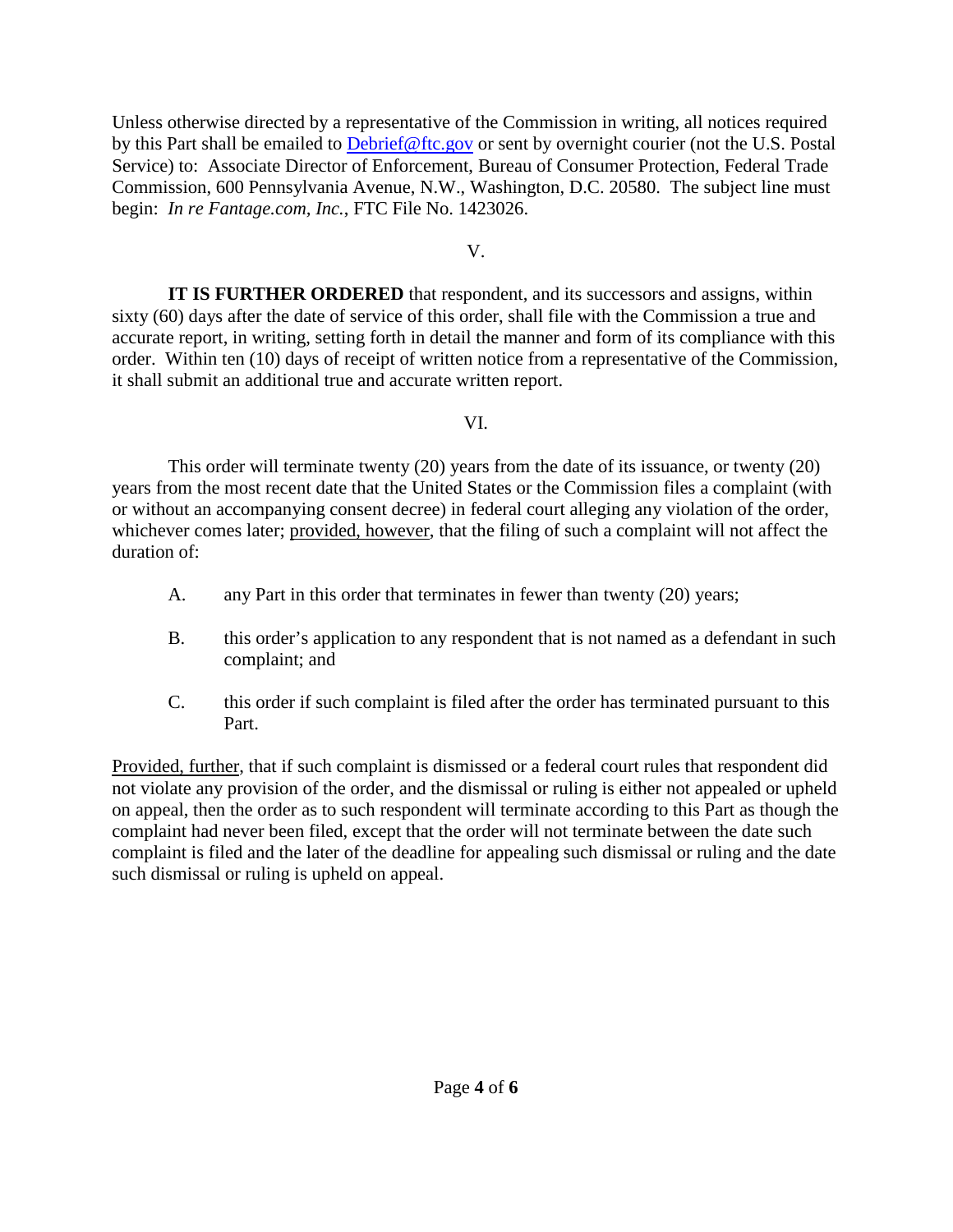Signed this \_\_\_\_\_\_\_\_ day of \_\_\_\_\_\_\_\_, 2013.

Fantage.com, Inc.

Dated: \_\_\_\_\_ By: \_\_\_\_\_\_\_\_\_\_\_\_\_\_\_\_\_\_\_\_\_\_\_\_\_\_\_\_\_\_\_\_\_\_\_\_ DANIEL JEONG, CFO Fantage.com, Inc.

Dated: \_\_\_\_\_ By:\_\_\_\_\_\_\_\_\_\_\_\_\_\_\_\_\_\_\_\_\_\_\_\_\_\_\_\_\_\_\_\_\_\_\_\_\_

JESSICA LYON KATHERINE WHITE KATHERINE RACE BRIN Counsel for the Federal Trade Commission